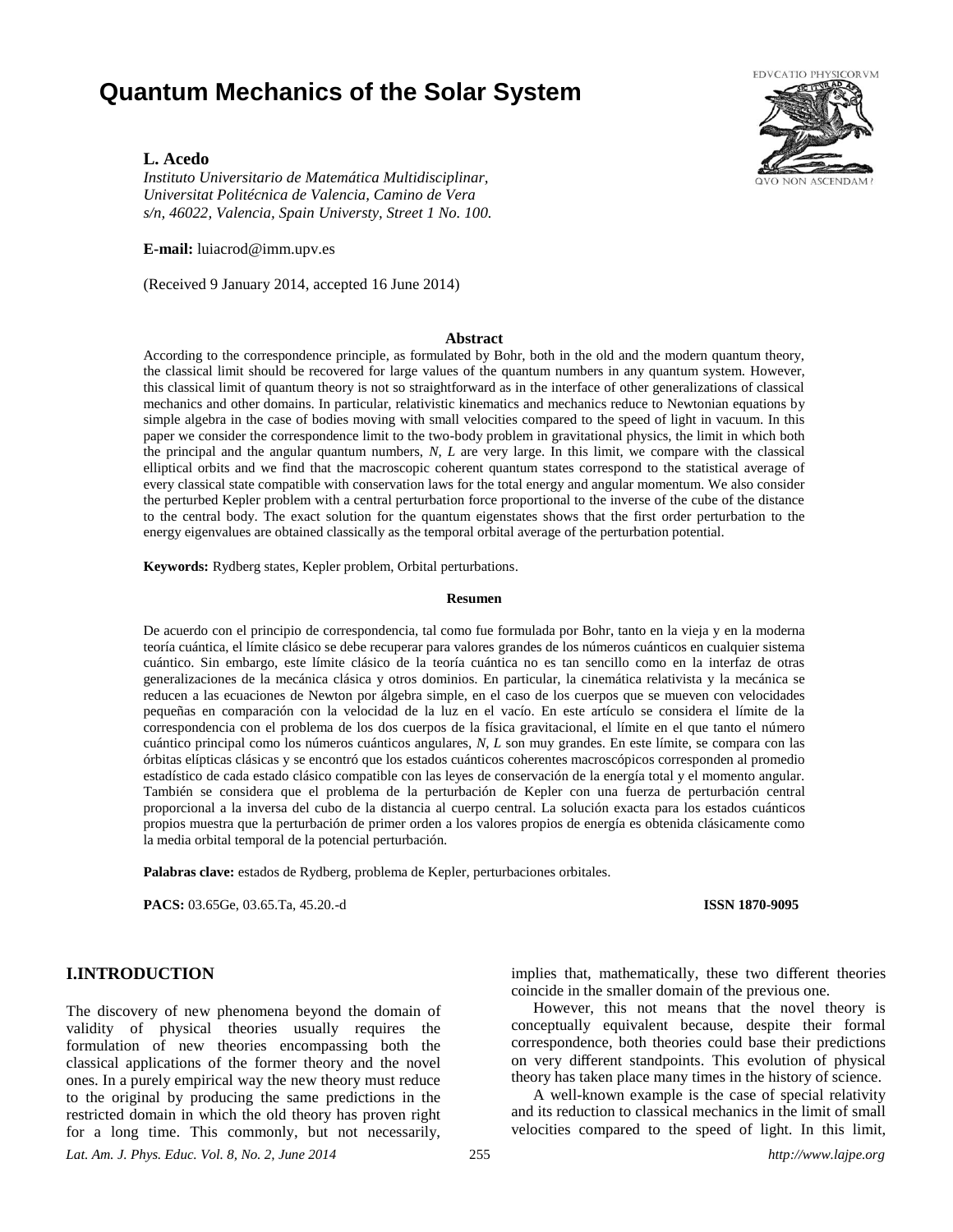#### *L. Acedo*

Lorenz transformations become Galilean transformations and the total energy of a moving body reduce to the classical expression for the kinetic energy save for the rest energy term, the last one being a characteristic prediction of special relativity [1].

From a pedagogical point of view this is a very useful derivation because it allows us to gain confidence in the new theory by retrieving the well-known results of the previous theory subsumed into the most recent one. Hence, a correspondence principle appears in any scientific revolution or generalization between the modern theory and the previous one subsumed by it. The reasons for the existence of such a principle are clear: if the previous theory has been successful till the discovery of anomalies in another domain, it means that, in that domain at least, is formally correct. So, the new theory should reduce to it to avoid conflict with previous experiments.

In cases of radical conceptual departure from the classical theory, such as it has occurred with quantum mechanics, the application and interpretation of the correspondence principle is not an intuitively simple task.

Already for the old quantum theory and Bohr's model of the atom, the correspondence with the classical limit was proposed to be achieved for large values of the quantum numbers [2]. After the emergence of the modern Schrödinger's wave mechanics, and the equivalent abstract Heisenberg's matrix mechanics, Bohr's correspondence principle was adapted to them. However, the physical state in quantum mechanics is represented by a complex wave function interpreted in terms of the probability of finding the particle in a certain interval by means of Born's rule [3].

This is very different from the concepts of Newtonian mechanics in terms of particles following clearly-defined trajectories in space.

Another important step in the correspondence of quantum mechanics with classical physics was made by Ehrenfest in 1927 with the proof of the following theorem for a system with Hamiltonian  $H = p^2/(2m) + V(x)$ :

$$
m\frac{d.
$$
 (1)

$$
\frac{d < p}{dt} = -\langle \frac{dV(x)}{dx} \rangle. \tag{2}
$$

Where  $\langle x \rangle$  and  $\langle p \rangle$  are the expectation values for the position and the momentum, respectively. This equation provides a correspondence with Newton's second law with the classical force as the expectation value of the potential gradient. The classical limit is assumed nowadays to emerge as a consequence of quantum decoherence, a process in which the superposition states loss the coherence of their phase angles by the irreversible interaction with the environment [4]. Consequently, pure quantum states cannot be held in macroscopic systems because the thermal interactions with the environment make them to lose their coherence. Nevertheless, the demand of the quantum computing project requires that coherence in quantum states should be maintained as long as possible because quantum computations rely on the superposition properties of quantum states. As early as 1999, Nakamura *et al*. obtained 1 µs coherence times for the two-level states of superconducting electrodes joined with Josephson junctions to a reservoir [5].

Another field where quantum mechanics has been applied to macroscopic systems is quantum cosmology. In 1967, the so-called Wheeler-DeWitt equation was proposed in the context of canonical quantum gravity as a model for the wave function of the Universe as a whole [6]. So, macroscopic quantum states are interesting in themselves both as a practical tool with possible engineering applications (as in the case of quantum computing). Also from a fundamental point of view, the analysis of macroscopic quantum states also shed light on the conceptual problems of quantum mechanics as a replacement of classical deterministic mechanics.

The study of the classical limit of the hydrogen atom was performed by Brown in 1973, who recovered the classical circular orbits for large n [7]. Experimental work on Rydberg wave-packets was even performed in the nineties of the past century and many similarities with classical behaviour was found [8, 9].

In this paper we revisit the two-body problem (pure Kepler problem and a problem with perturbations) with the tools of Schrödinger's wave mechanics and we discuss their interpretation in connection with classical physics. This example could be of real pedagogical interest for students because it covers subjects ranging from classical and quantum mechanics and the theory of perturbations and goes beyond the hackneyed quantum harmonic oscillator used in most texts.

The paper is organized as follows: In Section 2 we discuss the hydrogen atom solution of Schrödinger's equation in the limit of large principal, *n*, and angular, *l*, quantum numbers. We show that circular orbits correspond to  $l = n - 1$ . For  $l = n/2$  we discuss the statistical average correspondence among the available elliptical orbits, for fixed energy and angular momentum, and the quantum eigenstate. In Section 3 we analyze the effect of a perturbing potential  $\delta V(r) = -\alpha/(2r^2)$ , where  $\delta V(r)$  is the perturbation for unit mass and α is a small constant. The relation among the solution of Schrödinger's equation for the eigenvalues of the energy and the classical theory of perturbations is also discussed. Finally, some remarks and conclusions are given in Section 4.

# **II. THE QUANTUM KEPLER'S PROBLEM**

We consider the solution of Schrödinger's equation for the gravitational potential *V* (*r*) =  $-G \, M \, m/r$ , where *M* is the mass of the central body, m is the mass of the orbiting body (assuming  $M \gg m$ ) and *r* is the distance among the bodies centers modelled as point-like or spherical. Mathematically speaking, the gravitational and electrostatic potential are the same. For this reason in Bohr and Sommerfeld models of the old quantum theory the hydrogen atom was described as a miniature solar system supplemented with quantization rules. In this paper we pursue the inverse analogy to describe a solar system as a macroscopic atom. Energy

*Lat. Am. J. Phys. Educ. Vol. 8, No. 2, June 2014* 256 *http://www.lajpe.org*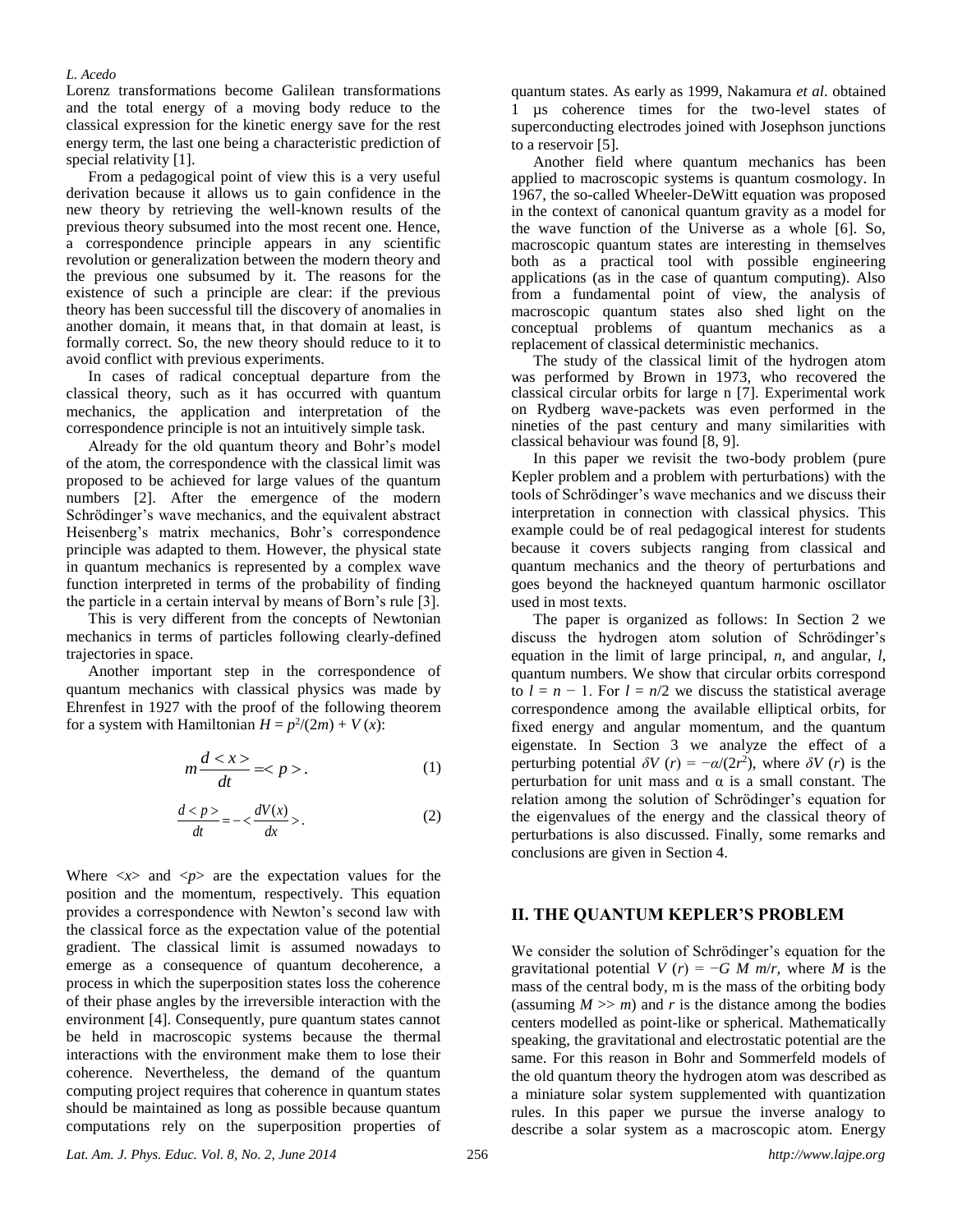eigenvalues of the two-body problem depend only on the principal quantum number, n, while the angular momentum eigenvalue is proportional to the angular quantum number, l:

$$
E_n = -\frac{GMm}{2n^2 a_0}.
$$
 (3)

$$
J = l\hbar. \tag{4}
$$

Where  $a_0$  is the Bohr's radius of the system given by:

$$
a_0 = \frac{\hbar^2}{GMm^2} \,. \tag{5}
$$

If we consider the values of the masses for the Sun,  $M =$  $1.989 \times 10^{30}$  kg, and the Earth,  $m = 5.972 \times 10^{24}$ , we get from Eq. (5) that the Bohr radius is  $a_0 = 9.27 \times 10^{-137}$  m, many orders of magnitude smaller than the Planck length.

As the mean distance of the orbiting particle to the force center is given by  $r_n = n^2 a_0$ . If we take  $r_n$  as the mean Earth-Sun distance, i. e.,  $r = 149.6 \times 10^6$  km we find  $n \approx 4 \times$ 10<sup>73</sup> for the principal quantum number. These values are extremely large but, as we will soon see, even for  $n = 100$ the essential features of the classical limit are unveiled.

Another important relation for the orbital eccentricity, *ε*, is obtained from the classical relation of ε with the total energy and angular momentum of the planet [10] as follows:

$$
\varepsilon = \sqrt{1 + \frac{2J^2 E / m}{(GMm)^2}} = \sqrt{1 - \frac{l^2}{n^2}}.
$$
 (6)

Where we have used Eq. (3). Notice that Eq. (6) is the same result found in Sommerfeld's model of the atom. The eigenfunctions are derived exactly for the hydrogen's atom [11, 12] and they are usually expressed as the product of a radial part,  $R_{n,l}(r)$  and an angular part,  $F_{n,l,m}(\theta, \varphi)$ , i. e.,  $\Psi_{n,l,m}$  $= R_{n,l}(r)F_{l,m}(\theta,\varphi)$  with:

$$
R_{n,l}(r) = A_{n,l} \left(\frac{2r}{na_0}\right)^l e^{-r/(na_0)} L_{n-l-1}^{2l+1} \left(\frac{2r}{na_0}\right).
$$
 (7)

Where  $L_p^q(x)$  are the Laguerre polynomials of order *p*, *q* [13] and the normalization coefficients are given by:

$$
A_{n,l} = \left[\frac{1}{2n} \left(\frac{2}{na_0}\right)^3 \frac{(n-l-1)!}{(n+l)!}\right]^{1/2}.
$$
 (8)

The normalization condition for the radial function is:

$$
\int_{0}^{\infty} |R_{n,l}(r)| r^2 dr = 1.
$$
 (9)

*Quantum Mechanics of the Solar System* The angular part is expressed in terms of the spherical harmonics for any central potential [11]:

$$
F_{l,p}(\theta,\phi) = Y_l^p(\theta,\phi) = \sqrt{\frac{(2l+1)(l-p)!}{4\pi(l+p)!}} P_l^p(\cos\theta) e^{ip\phi}
$$
 (10)

Where the last identity expresses the relation of the spherical harmonics with the associated Legendre polynomials,  $P_l^p(\cos \theta)$ , we have used p instead of m for the magnetic quantum number to avoid confusion with the mass. According to Born's principle, the modulus  $|Y| \neq \theta$ ,  $\varphi$ <sup>2</sup> is proportional to the probability density for finding the particle in the solid angular interval d*θ*d*φ*. As we are concerned with states analogous to macroscopic orbits we will restrict to the case with *n*, *l* large and a magnetic quantum number  $p = 1$ . In Fig. 1 we show a plot of the angular factor of the probability distribution for  $n = l = p =$ 20. The distance to the origin is a measure of the probability density in the direction  $\theta$ ,  $\varphi$  where  $\theta$  is the polar angle and  $\varphi$  is the azimuth. We notice that even for these relatively small values of the quantum numbers the confinement of the orbit to the plane perpendicular to the *z* axis is quite apparent. The reason for that confinement is clear from the identity:

$$
Y_{l,l}(\theta,\phi) = \sqrt{\frac{(2l+1)(2l)!}{4\pi}} \sin^l \theta.
$$
 (11)

Which implies that the angular factor in the probability function decays very fast except for  $\theta = \pi/2$ , i. e., for the plane perpendicular to the z axis. So, we have shown that for  $l = p$  large the quantum state is restricted to a plane. In the following we will analyze the radial contribution to the probability function in order to elucidate the relation with classical orbits.

### **A. Case** *l***=***n***-1 and circular orbits**

This case has been recently studied by Keeports [14] but we describe it here in some detail for completeness.

We consider the radial probability distribution,  $|rR_n(r)|^2$ , in the case of maximum angular quantum number,  $l = n - 1$ 1. This correspond to the probability of finding the particle in the interval  $r, r + dr$ . Moreover, as discussed before we know that this probability will only be non-negligible in the plane  $\theta = \pi/2$  as occurs in classical physics. From Eq. (7) and the properties of Laguerre polynomials [15] we find:

$$
R_{n,n-1}(\rho) = \frac{1}{n^2(2n-1)!} \rho^{2n-2} e^{-2\rho/n}
$$
 (12)

Where  $\rho = r/a_0$  is the distance to the origin measured by taking Bohr's radius as our unit. The average distance to the origin is then given by:

$$
<\rho>=\int_{0}^{\infty}\rho^{3}R_{n,n-1}(\rho)d\rho=n(n+1/2)\,. \qquad (13)
$$

And, similarly, the variance is found to be

*Lat. Am. J. Phys. Educ. Vol. 8, No. 2, June 2014* 257 *http://www.lajpe.org*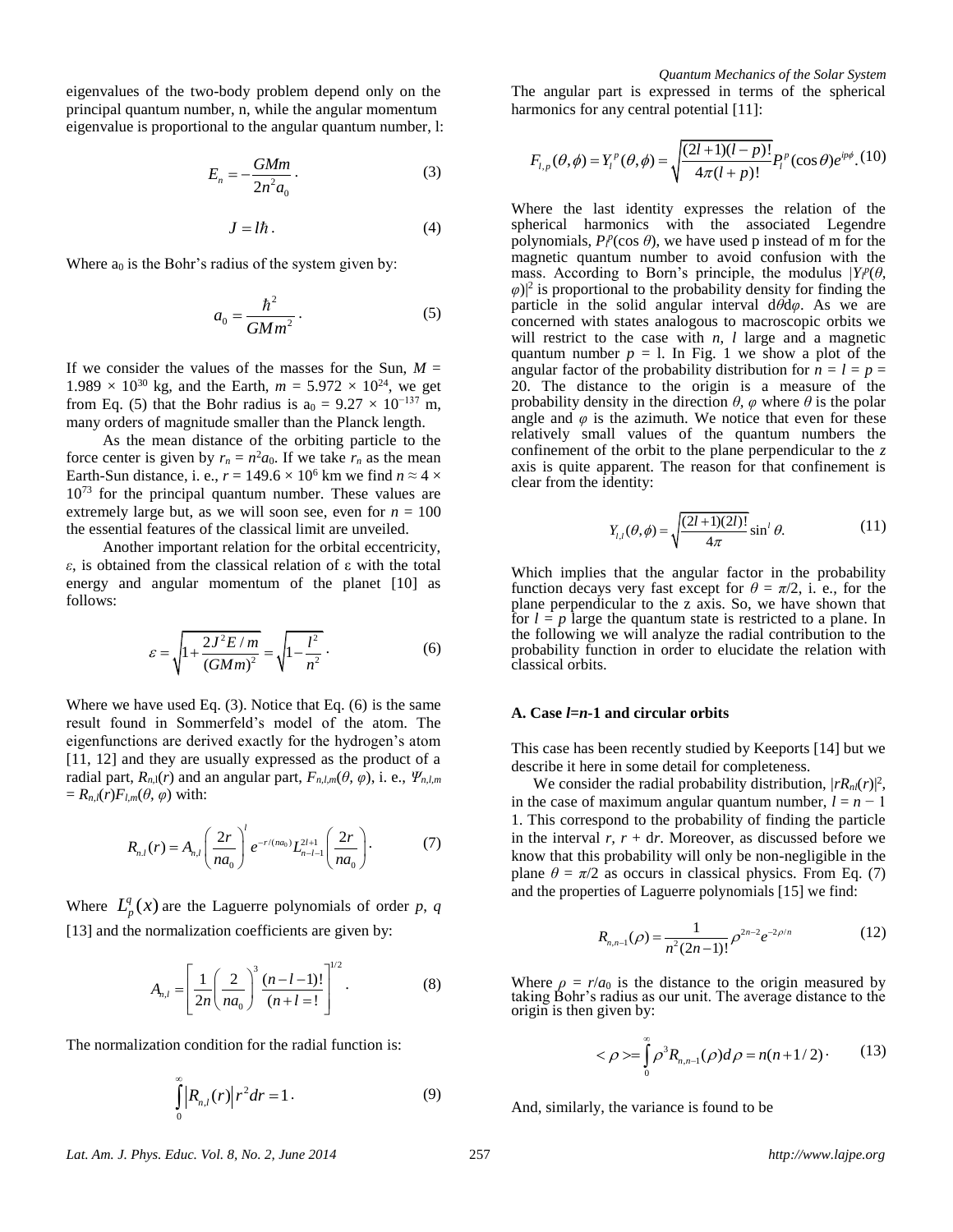*L. Acedo*

$$
\sigma = \sqrt{2\beta^2 - 2\beta^2} = n\sqrt{\frac{n}{2} + \frac{1}{4}}.
$$

And consequently,

$$
\sigma \langle \langle \rho \rangle = 1/\sqrt{2n+1}.
$$

And the radial probability distribution becomes sharper and sharper as n increases.

In Figure 2 a density plot of  $\rho^2 R_{n,l}^2(\rho)$  for *n*=50 and *l*=49 shows this behavior.

So, the quantum state becomes a circular orbit.

$$
r^{2}R_{n,n-1}(r)^{2} \rightarrow \delta(r - n^{2}a_{0}), \text{ as } n \rightarrow \infty.
$$
 (14)

Born's interpretation of the wave function indicates that the probability of finding the particle is uniform along the circular path. Classically we can interpret this result as a consequence of the uniform velocity with which the particle traverses its orbit. We can obtain the correspondent classical velocity from the quantum solution from the probability flux [11]:

$$
\vec{j} = -\frac{\hbar}{m} \text{Im} \left[ \psi^* \vec{\nabla} \psi \right]. \tag{15}
$$

Where Im denotes the imaginary part. Consequently, the only contribution to Eq. (15) comes from the imaginary term in the definition of the spherical harmonic as given in term in the definition of the spherical narmonic as given in<br>Eq. (10) for *p*=l. But,  $\partial \psi(n,l,l) / \partial \phi = i l \psi(n,l,l)$  and we have:

$$
\vec{j} = \frac{\hbar}{m} \frac{l}{r \sin \theta} \psi \psi^* \phi = \frac{\hbar l}{mn^2 a_0} \phi + O(n^{-1}).
$$
 (16)

Where we have used Eq. (13) and we have also taken into account that  $\theta = \pi/2$  for non-negligible values of the distribution function.  $\varphi$  is the unit azimuthal vector in the plane  $\theta = \pi/2$ , i. e., this is a unit vector tangential to circular orbits. A velocity vector can now be obtained as the quotient of the probability flux and the probability density as follows:

$$
\vec{v} = \frac{\vec{j}}{\psi \psi^*} = \frac{\hbar l}{mn^2 a_0} \phi = \sqrt{\frac{GM}{a}} \phi \,. \tag{17}
$$

Notice that the last step is deduced from Eq. (5) and the classical angular momentum per unit mass for the circular orbit given by  $l\hbar / m = \sqrt{GMa}$ .

So, we finally deduce the velocity for the particle which traverses the classical circular orbit. In this interpretation, the quantum probability corresponds to the probability of finding, at a random time, the particle at a given point of the orbit. This temporal interpretation of quantum states in

the limit of large quantum numbers is usually applied in the case of the harmonic oscillator [12]. In the next section, we will show that we can understand elliptical orbits in the same way.



**FIGURE 1.** A slice of the three-dimensional plot for the square modulus of the spherical harmonic with  $l = p = 20$ . The distance of the surface to the origin is proportional to the probability density in that particular direction. The height of the parallelepiped is a ten per cent of the other two sides.



**FIGURE 2.** Density plot for the probability density with n=50,  $l=p=49$ .

#### **B.** Case  $l < n-1$  and elliptical orbits

In this case we should find a relationship with classical elliptical orbits. In Fig. 3 we have plotted the probability  $P(r) = r^2 R_{n,l}(r)^2$  for finding the particle between two close spheres of radii *r* and  $r+d$  *r* in the case  $n=50$ ,  $1=n/2$ . For these values, the corresponding eccentricity is  $\varepsilon = \sqrt{3}/2$ . The classical orbits are given by [16]:

$$
r = \frac{a(1 - \varepsilon^2)}{1 + \varepsilon \cos \theta}.
$$
 (18)

A classical interpretation of the asymptotic quantum state for large *n*, and  $1 < n - 1$  is obtained by performing a temporal average over all possible elliptic orbits compatible with conservation laws, i. e., all orbits with the same angular momentum and total energy. In Fig. 4 we plot ten orbits with eccentricity  $\varepsilon$  = 0.8 whose semi-major axes are displaced an angle  $\pi/5$  with respect to those of their neighbouring orbits.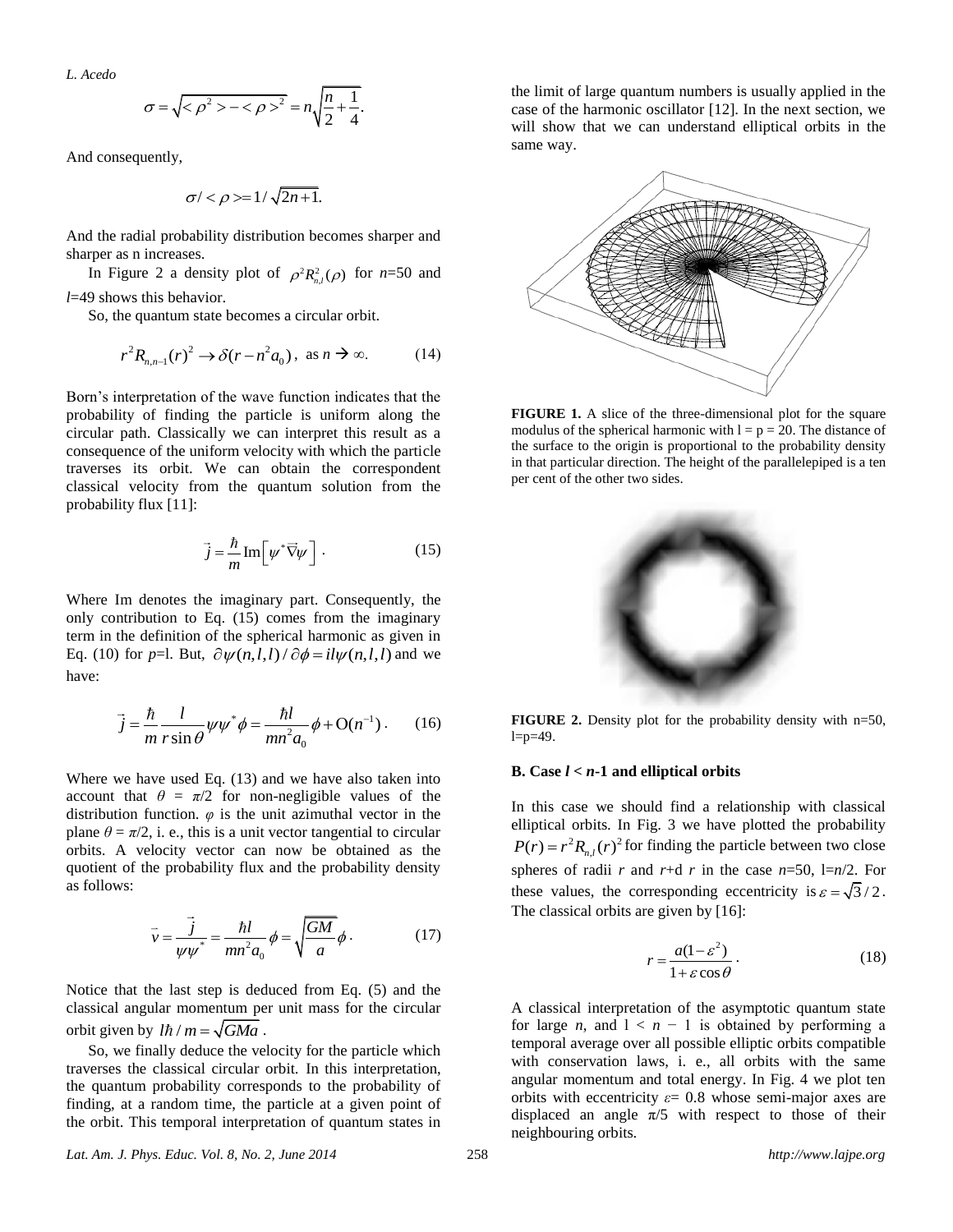

**FIGURE 3.** Radial probability density (n=50, l=25) for finding the orbiting particle.

We see from Fig. 4 that every point between the circles of radii between the perihelion,  $r_{\text{min}} = a(1 - \varepsilon)$ , and the aphelion,  $r_{\text{max}} = a(1 + \varepsilon)$ , belongs to the intersection of two rotated elliptical orbits. That point corresponds to opposite orbital angles or true anomalies:  $\theta$  and  $-\theta$ . So, the probability of finding the particle at a randomly chosen instant *t* should be proportional to the time spent by the particle in the angular interval  $\theta$ ,  $\theta + d\theta$ :

$$
P(\theta)d\theta = \frac{d\theta}{T\omega(\theta)} = \frac{d\theta}{T J}r^2.
$$
 (19)

Where we have taken into account the relation of the angular velocity with the angular momentum (per unit mass) as given by Kepler's second law  $\omega(\theta) = J/r^2$ . We should also consider the expression of the angular momentum (per unit mass) in terms of the orbital geometric parameters, i. e., the semi-major axis and the orbital eccentricity [16]:

$$
J = \sqrt{a(1 - \varepsilon^2)GM} \ . \tag{20}
$$

*M* being the mass of the central body, as usual. Kepler's third law is also given as:

$$
T = 2\pi a^{3/2} \mu^{-1/2}.
$$
 (21)

By substitution of Eqs.  $(18)$ ,  $(20)$  and  $(21)$  into Eq.  $(19)$  we find:

$$
P(\theta)d\theta = \frac{d\theta}{2\pi} \frac{(1 - \varepsilon^2)^{3/2}}{(1 + \varepsilon \cos \theta)^2}.
$$
 (22)

It is more convenient for comparison with the quantum probability distribution to perform a variable change from *θ* to *r*. So, we use Eq. (18) again to find:

*Quantum Mechanics of the Solar System*

$$
P(\rho) = \frac{1}{\pi} \frac{\rho}{2\rho - \rho^2 - 1 + \varepsilon^2}.
$$
 (23)

Where  $\rho = r/a$  and the prefactor has been chosen in order to *P(r)* to be normalized in the interval  $0 \le r < \infty$ . To compare with the quantum case we use *n*=1000, *l*=500 and the scaled radius  $\rho = r/(n^2 a_0)$ , i. e., in parallel with the circular orbit studied in the previous section the semi-major axis of the orbit correspond to  $a = n^2 a_0$ . To smooth the oscillations of the quantum probability distribution we perform an average over uniform intervals of width 0.1. The classical orbital average probability in Eq. (23) is compared with the averaged quantum result from Eq. (7) in Fig. 5. Notice that the orbital eccentricity of the classical orbits is given by Eq. 6 as  $\varepsilon = \sqrt{3}/2$  for *l*=n/2. The excluded classical regions are given by an inner circle whose radius is the perihelion distance to the central body,  $\rho_{\min} = 1 - \varepsilon \approx 0.134$ , while the maximum distance to the central body or aphelion is  $\rho_{\text{max}} = 1 + \varepsilon \approx 1.866$ . We have shown that the probability distribution for a stationary quantum state of the hydrogen atom in the correspondence limit  $(n, l \gg 1)$  can be interpreted as a temporal average over all possible trajectories sharing the same energy and angular momentum and with an eccentricity given by Eq.  $(6)$ .

In parallel with the circular orbit case, we can calculate the quantum probability flux from Eq. (15) and we obtain the result:

$$
\vec{j} = \frac{J}{r} \psi \psi^* \phi \,. \tag{24}
$$

Where *J* is the angular momentum per unit mass. This can be interpreted in terms of a transverse velocity:

$$
\vec{v} = \frac{\vec{j}}{\psi \psi^*} = \frac{J}{r} \phi \,. \tag{25}
$$

This is a consequence of the orbital average over all elliptical orbits with the same energy and angular momentum. As displayed in Fig. 4, every point belongs to two elliptical orbits in such a way that the average of the radial motion is zero and only the transverse velocity appears after the average over orbits has been performed.



**FIGURE 4.** A set of ten elliptical orbits  $(\varepsilon=0.8)$  sharing the same plane and uniformly rotated.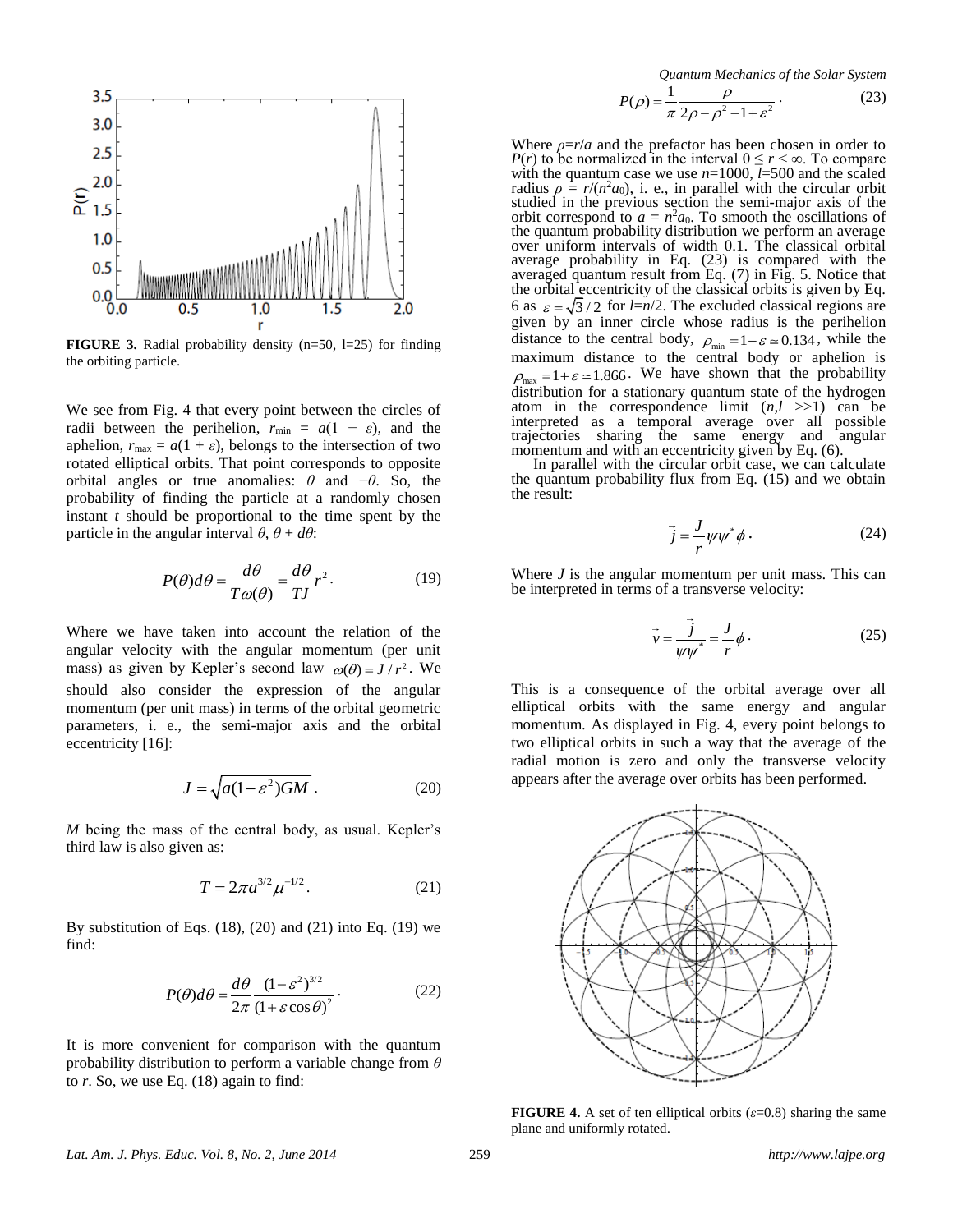

**FIGURE 5.** The classical probability distribution for elliptical orbits (solid line) versus the smoothed quantum prediction for n=1000, l=500 (circles). Dashed areas correspond to the excluded classical regions.

# **III. CORRESPONDENCE FOR CLASSICAL ORBIT PERTUBATIONS**

In this section, we consider a radial perturbation of the classical Newtonian potential and its effect on quantum stationary states in the correspondence limit. As the perturbation theory in quantum mechanics cannot be applied to very large values of the quantum numbers we will propose a problem with exact solution. We consider the Kepler problem with a  $1/r^3$  perturbation force term corresponding to the potential:

$$
V(r) = -\frac{GMm}{r} - \frac{\alpha m}{2r^2}.
$$
 (26)

Where  $\alpha$  is a small quantity. The radial part of the wave-

function, 
$$
u(r)=r R(r)
$$
, verifies the following equation:  
\n
$$
-\frac{\hbar^2}{2m}\frac{d^2u}{dr^2} + \left\{-\frac{GMm}{r} - \frac{\alpha m}{2r^2} + \frac{l(l+1)\hbar^2}{2mr^2}\right\}u(r) = Eu(r)(27)
$$

It is usually convenient to rewrite this radial equation in terms of non-dimensional parameters. We define a nondimensional distance to the origin, *ρ*, and a parameter, *λ*, as follows:

$$
\rho = \sqrt{-\frac{8mE}{\hbar^2}r}.
$$
\n(28)

$$
\lambda = \frac{GMm}{\hbar} \sqrt{\frac{m}{-2E}} \,. \tag{29}
$$

This way we find that Eq. (27) can be casted into nondimensional form as:

$$
\frac{d^2u}{d\rho^2} + \left\{\frac{\lambda}{\rho} - \frac{l(l+1)+\nu}{\rho^2} - \frac{1}{4}\right\}u(\rho) = 0.
$$
 (30)

Where  $v = \alpha m^2 / \hbar^2$ . Notice that Eq. (30) has the same structure that the radial equation for the standard hydrogen atom problem. The only difference arising from the extra term *ν* in the denominator of the effective angular momentum potential. To solve this equation the standard approach resorts to the study of its behaviour in the limits of large and small  $\rho$ . For large  $\rho$  the terms inversely proportional to  $ρ$  and  $ρ<sup>2</sup>$  are negligible and we have  $u(\rho) \propto e^{-\rho/2}$ . For small values of  $\rho$  the  $\rho^2$  term dominates the behaviour and an algebraic solution  $u(\rho) = \rho^k$  is suggested. By direct substitution we find:

$$
k(k-1) = l(l+1) + \nu.
$$
 (31)

Whose solution for *k* is:

$$
k = \frac{1 + \sqrt{(2l+1)^2 + 4\nu}}{2} \approx l + 1 + \frac{\nu}{2l+1}.
$$
 (32)

Where the approximation is obtained on the assumption that  $v \ll 1$ . The standard change for the radial equation is then,  $u(\rho) = \rho^k f(\rho) e^{-\rho/2}$  and  $f(\rho)$  satisfies the secondorder differential equation:

$$
\rho \frac{d^2 f}{d\rho^2} + (2k - \rho) \frac{df}{d\rho} + (\lambda - k) f(\rho) = 0.
$$
 (33)

Whose solution is obtained by series expansion:

$$
f(\rho) = \sum_{j=0}^{\infty} a_j \rho^j.
$$
 (34)

By inserting Eq. (34) into Eq. (33) we deduce that the coefficients  $a_j$ ,  $j = 0, 1, 2,...$  are obtained through the following recurrence relation:

$$
a_{j+1} = \frac{k+j-\lambda}{(j+1)(j+2k)} , \quad j \to \infty
$$
 (35)

It is well-known that  $a_j$  should be zero for some  $j$  because otherwise the series in Eq. (35) describes the exponential  $f(\rho) \propto e^{\rho}$  and the resulting eigenfunction  $u(\rho) \propto \rho^k e^{\rho/2}$  is not normalizable. If  $a_j = 0$  for some  $j$  the series in  $f(\rho)$ is finite and we have a polynomial solution. This condition will be written as:

$$
\lambda = k + n - (l + 1). \tag{36}
$$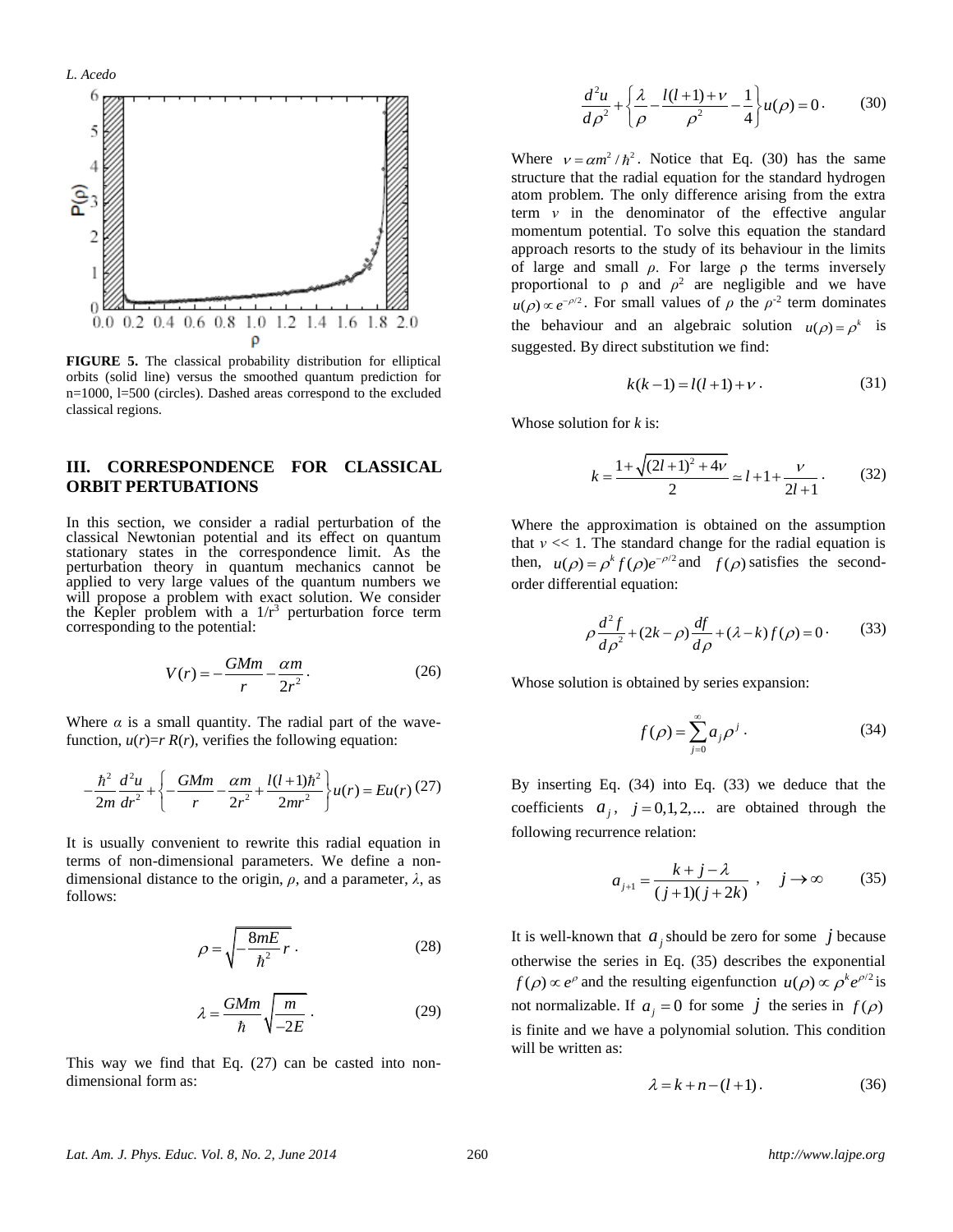This condition implies that Eq. (33) is verified by the associated Laguerre polynomials  $f(\rho) = L_{n-l-1}^{2k-1}(\rho)$ . From the definition of  $\lambda$  in Eq. (28) we find the perturbed energy levels:

$$
E_{n,l} = -\frac{(GM)^2 m^3}{2\hbar^2} \frac{1}{\lambda^2}.
$$
 (37)

Notice that in the unperturbed case,  $v=0$ ,  $\lambda = n$  and we recover Bohr's energy levels. The perturbed potential in Eq. (26) breaks angular momentum degeneracy and the energy levels now depend also on *l* . For small perturbations  $v \ll 1$  we can approximate this expression to find the ratio on the energy levels perturbations and Bohr levels as follows:

$$
\frac{\Delta E_{n,l}}{E_n} = -\frac{\nu}{nl} + O(\nu^2). \tag{38}
$$

# **A. Classical energy perturbation**

Now we consider the effect of a classical perturbation given by the extra potential  $\delta V(r) = -\alpha m/(2r^2)$  on the energy of Kepler's elliptical orbits  $E = -GMm/(2a)$ . The time average of the perturbing potential in the unperturbed Keplerian orbit is given by:

$$
\langle \delta V \rangle = \frac{\alpha}{2T} \int_0^T \frac{dt}{r^2}.
$$
 (39)

Where *T* is the orbital period. This integral can be more readily calculated if we use the orbital equation and the equation of time in terms of the eccentric anomaly [15]:

$$
r = a(1 - \varepsilon \cos \eta) \tag{40}
$$

$$
\frac{2\pi dt}{T} = (1 - \varepsilon \cos \eta) d\eta \,. \tag{41}
$$

From Eqs. (39)-(41) we can perform the time integral over the eccentric anomaly:

$$
\langle \delta V \rangle = \frac{\alpha m}{4\pi a^2} \int_0^{2\pi} \frac{d\eta}{1 - \varepsilon \cos \eta} = \frac{\alpha m}{2a^2 \sqrt{1 - \varepsilon^2}}. \tag{42}
$$

Where the semi-major axis is given by:

$$
a = n^2 a_0 = n^2 \frac{\hbar^2}{GMm^2} \,. \tag{43}
$$

And we have used the expression in Eq. (5) for the Bohr's radius,  $a_0$ , of the gravitational system. From Eqs. (6), (42) and (43) we can calculate the quotient among the

*Quantum Mechanics of the Solar System* perturbation and the energy of the original unperturbed orbit as follows:

$$
\frac{<\delta V>}{E} = -\frac{\alpha}{GMa\sqrt{1-\varepsilon^2}} = -\frac{\alpha m^2}{\hbar^2 n l} = -\frac{v}{nl}.
$$
 (44)

Which coincides with the quantum result in Eq. (38) to first order in *ν*.

# **IV. CONCLUSIONS**

Bohr's correspondence principle has largely influenced the development of quantum mechanics and its interpretation [17]. Even on the early quantum theory, Bohr was already interested in explaining the connection of the novel quantum conditions from a classical point of view. It was shown that the angular momentum quantization  $L = nh$  was compatible with the emission and absorption of photons with a frequency given as an integer multiple of 1/*T*, *T* being the orbital period for *n* large. This suggested a promising avenue to recover a result of classical electrodynamics*, i. e*., a charged orbiting body radiates with frequencies in multiples of the orbiting frequency. This frequency interpretation of the correspondence principle appeared very early in the development of the theory. In another interpretation, the intensity of the classical radiation was related to quantum emission probabilities. A third interpretation stated that every allowed transition by the quantum selection rules corresponds to one harmonic component of the classical motion [18].

In many texts of quantum physics, however, the correspondence principle takes a broader perspective as the convergence of the classical and quantum predictions in the case of large quantum states, i. e., those widely spread in space and corresponding to bodies of large mass. However, scarce dedication to this issue is given in textbooks, despite its pedagogical and conceptual interest and recent experimental developments on this subject [8, 9]. The onedimensional harmonic oscillator is usually the only system studied for large quantum numbers.

In this paper we have analyzed the most important exactly solvable problem of Schrödinger's quantum mechanics, i.e., the hydrogen atom, a single particle orbiting towards a center of mass attracted by Coulomb force. In the classical limit this problem should correspond to a Solar system problem and we expect to recover the characteristic orbital parameters not present in Born's probability density for small values of the quantum numbers. We have shown how for large values of the angular quantum number, *l*, the angular factor in Born's probability density restricts the state to a plane in agreement with the classical property of planar motion in Kepler's problem. Moreover, for large n the radial part is confined to a very precise radius and, consequently, the quantum state has a very narrow toroidal shape in correspondence with classical circular orbits. Classical orbital velocity can also be deduced as the quotient of the quantum flux and Born's

*Lat. Am. J. Phys. Educ. Vol. 8, No. 2, June 2014* 261 *http://www.lajpe.org*